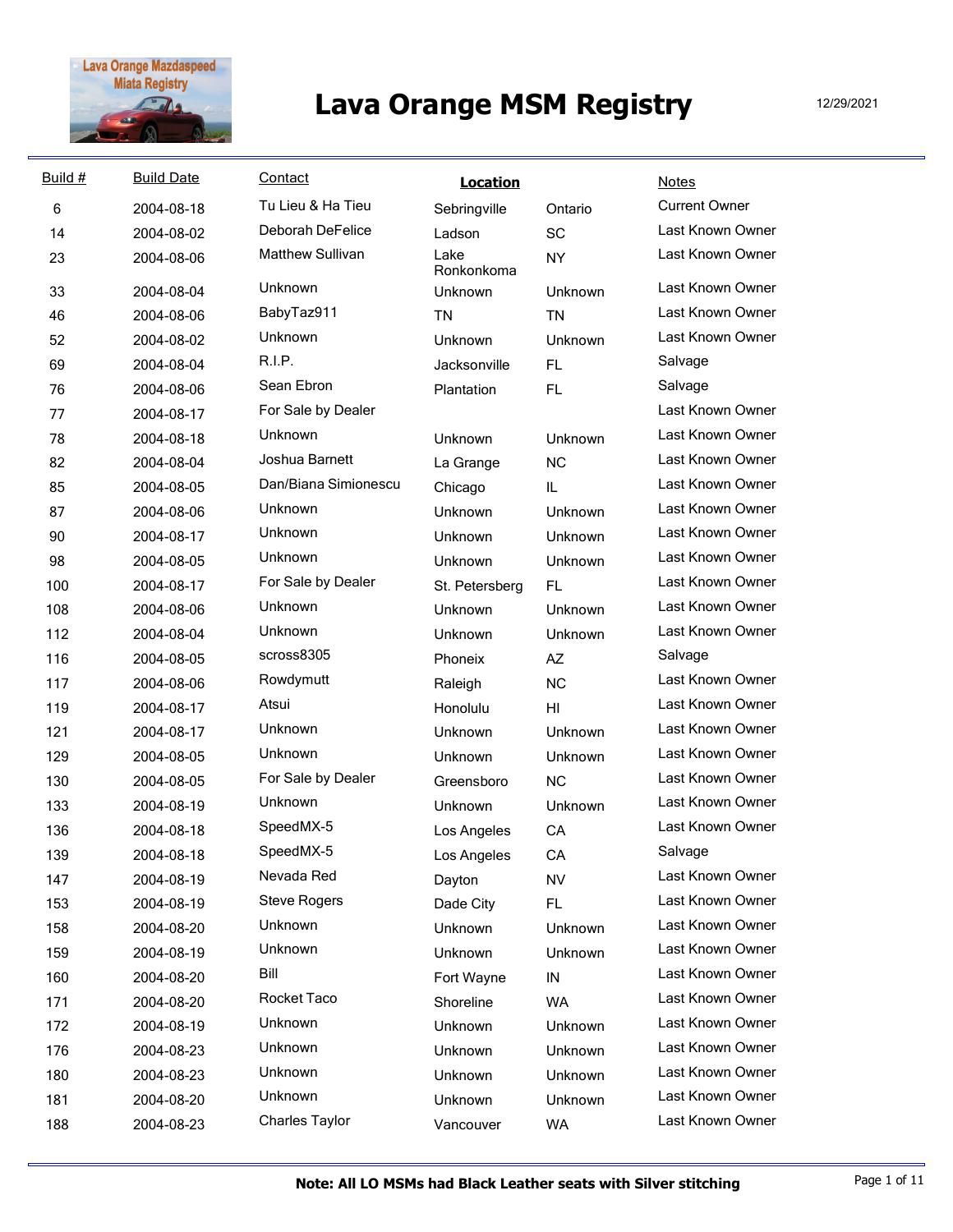

| Build # | <b>Build Date</b> | Contact                | <b>Location</b>     |                            | <b>Notes</b>         |
|---------|-------------------|------------------------|---------------------|----------------------------|----------------------|
| 194     | 2004-08-20        | Unknown                | Unknown             | Unknown                    | Last Known Owner     |
| 198     | 2004-08-24        | For Sale by Dealer     | Hudson              | WI                         | Last Known Owner     |
| 201     | 2004-08-23        | David Riley            | Cedar Rapids        | IA                         | <b>Current Owner</b> |
| 212     | 2004-08-23        | Unknown                | Unknown             | Unknown                    | Last Known Owner     |
| 213     | 2004-08-24        | John Garvey            | Oklahoma City       | OK                         | Last Known Owner     |
| 214     | 2004-08-24        | For Sale by Dealer     | Mandeville          | LA                         | Last Known Owner     |
| 221     | 2004-08-24        | GTSquared              | Vancouver           | <b>British</b><br>Columbia | <b>Current Owner</b> |
| 225     | 2004-08-24        | <b>William Bona</b>    | Litle Rock          | <b>AR</b>                  | For Sale             |
| 230     | 2004-08-24        | Robert Hill            | Woodstock           | GA                         | Last Known Owner     |
| 233     | 2004-08-25        | Jim Lonergan           | Seattle             | <b>WA</b>                  | Last Known Owner     |
| 244     | 2004-08-25        | <b>Unknown</b>         | Unknown             | Unknown                    | Last Known Owner     |
| 245     | 2004-08-25        | For Sale by Dealer     | Milwaukie           | <b>OR</b>                  | Last Known Owner     |
| 246     | 2004-08-26        | For Sale by Dealer     | <b>Walnut Creek</b> | CA                         | Last Known Owner     |
| 249     | 2004-08-25        | Unknown                | Unknown             | Unknown                    | Last Known Owner     |
| 252     | 2004-08-25        | Unknown                | Unknown             | Unknown                    | Last Known Owner     |
| 254     | 2004-08-26        | For Sale by Dealer     | <b>Orland Park</b>  | IL                         | Last Known Owner     |
| 260     | 2004-08-25        | <b>Unknown</b>         | Unknown             | Unknown                    | Last Known Owner     |
| 266     | 2004-08-26        | For Sale by Dealer     | Louisville          | KY.                        | Last Known Owner     |
| 269     | 2004-08-26        | For Sale by Dealer     | Albuquerque         | <b>NM</b>                  | Last Known Owner     |
| 270     | 2004-08-26        | jsigone                | San Diego           | CA                         | Last Known Owner     |
| 275     | 2004-08-27        | Unknown                | Unknown             | Unknown                    | Last Known Owner     |
| 276     | 2004-08-27        | Ann Jones              | Tucson              | AZ                         | Last Known Owner     |
| 279     | 2004-08-27        | Geoff Fahring          | Baytown             | <b>TX</b>                  | <b>Current Owner</b> |
| 280     | 2004-08-27        | Unknown                | Unknown             | Unknown                    | Last Known Owner     |
| 295     | 2004-08-27        | Unknown                | Unknown             | Unknown                    | Last Known Owner     |
| 298     | 2004-08-27        | Unknown                | Unknown             | <b>Unknown</b>             | Last Known Owner     |
| 299     | 2004-08-27        | Unknown                | Unknown             | Unknown                    | Last Known Owner     |
| 307     | 2004-08-31        | <b>SNS Mazda Parts</b> | Greenville          | SC                         | Salvage              |
| 318     | 2004-08-31        | Unknown                | Unknown             | Unknown                    | Last Known Owner     |
| 323     | 2004-08-31        | Unknown                | Unknown             | Unknown                    | Last Known Owner     |
| 334     | 2004-09-01        | For Sale by Dealer     | Carbondale          | IL.                        | Last Known Owner     |
| 353     | 2004-09-02        | Morgan                 | <b>Green Valley</b> | AZ                         | Last Known Owner     |
| 355     | 2004-09-02        | Unknown                | Unknown             | Unknown                    | Last Known Owner     |
| 359     | 2004-09-02        | Casey D.               | Indianapolis        | IN                         | Last Known Owner     |
| 364     | 2004-09-01        | Mark Brandt            | Edmonds             | <b>WA</b>                  | Salvage              |
| 365     | 2004-09-03        | Unknown                | Unknown             | Unknown                    | Last Known Owner     |
| 366     | 2004-09-04        | Ryan Scott             | Delta               | <b>British</b><br>Columbia | <b>Current Owner</b> |
| 377     | 2004-09-06        | Tgunnerson             | Novato              | CA                         | For Sale             |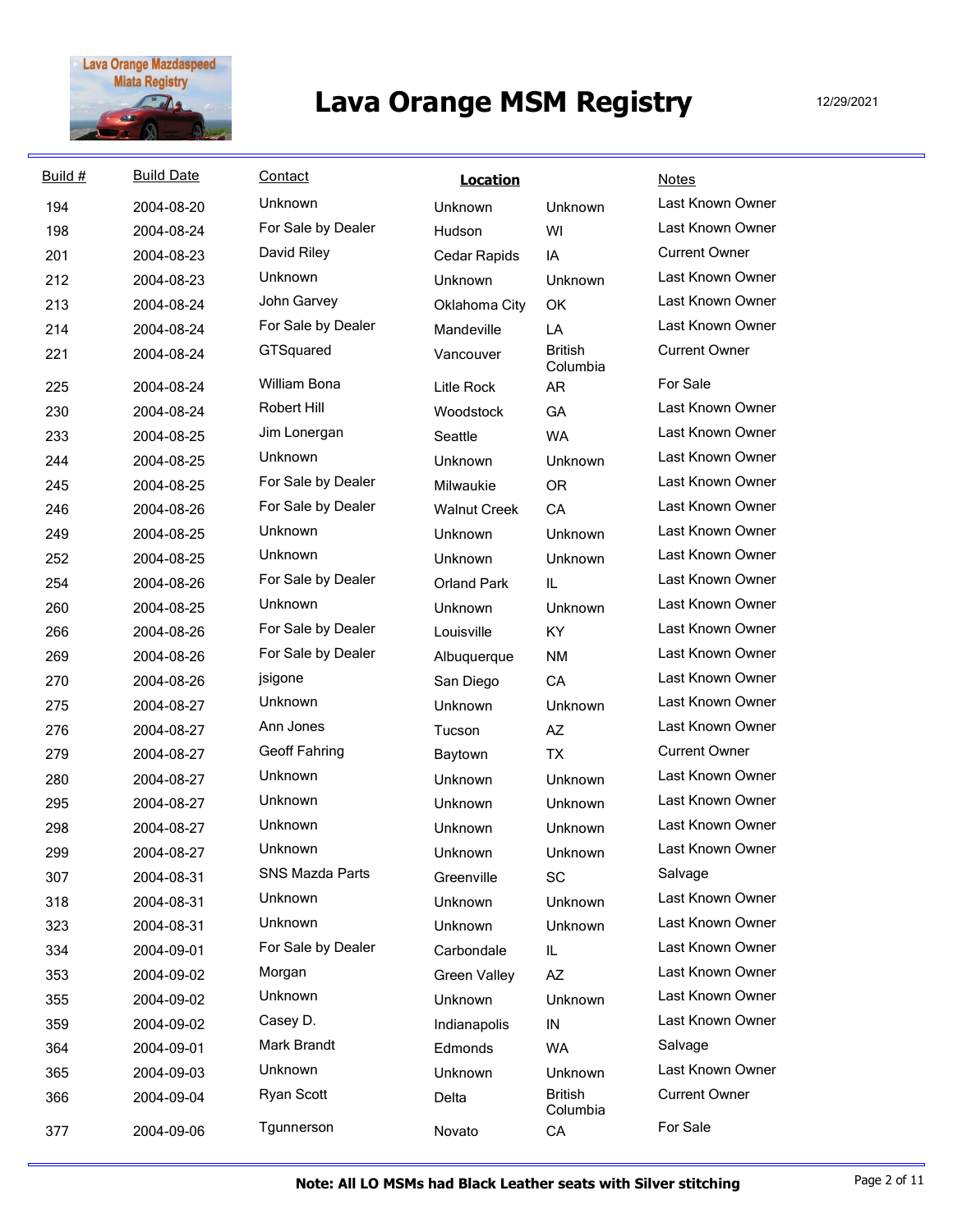

| Build # | <b>Build Date</b> | Contact              | <b>Location</b>      |                         | <b>Notes</b>         |
|---------|-------------------|----------------------|----------------------|-------------------------|----------------------|
| 379     | 2004-09-06        | Unknown              | Unknown              | Unknown                 | Last Known Owner     |
| 381     | 2004-09-04        | Unknown              | Unknown              | Unknown                 | Last Known Owner     |
| 382     | 2004-09-06        | Galin                | Lakewood             | <b>WA</b>               | Last Known Owner     |
| 385     | 2004-09-04        | Galen                | Phoneix              | AZ                      | Last Known Owner     |
| 389     | 2004-09-08        | <b>Richard Lyons</b> | Littleton            | MA                      | Last Known Owner     |
| 391     | 2004-09-08        | <b>Unknown</b>       | Unknown              | Unknown                 | Last Known Owner     |
| 392     | 2004-09-08        | <b>Unknown</b>       | Unknown              | Unknown                 | Last Known Owner     |
| 394     | 2004-09-08        | Vince G              | Gilbert              | AZ                      | Last Known Owner     |
| 395     | 2004-09-08        | <b>Unknown</b>       | Unknown              | Unknown                 | Last Known Owner     |
| 396     | 2004-09-08        | Bryan Shawn          | Oakville             | Ontario                 | <b>Current Owner</b> |
| 397     | 2004-09-08        | Unknown              | <b>Unknown</b>       | <b>Unknown</b>          | Last Known Owner     |
| 398     | 2004-09-08        | Unknown              | Unknown              | <b>Unknown</b>          | Last Known Owner     |
| 403     | 2004-09-09        | <b>Matt Marino</b>   | Newton               | NJ                      | Last Known Owner     |
| 405     | 2004-09-09        | <b>Unknown</b>       | Unknown              | <b>Unknown</b>          | Last Known Owner     |
| 406     | 2004-09-09        | Unknown              | Unknown              | Unknown                 | Last Known Owner     |
| 407     | 2004-09-09        | <b>Unknown</b>       | Unknown              | Unknown                 | Last Known Owner     |
| 408     | 2004-09-09        | <b>Bill Shopland</b> | Montvale             | <b>NJ</b>               | Last Known Owner     |
| 409     | 2004-09-09        | <b>Unknown</b>       | Unknown              | Unknown                 | Last Known Owner     |
| 410     | 2004-09-09        | Ken Burr             | Seattle              | <b>WA</b>               | Last Known Owner     |
| 411     | 2004-09-09        | Jim & Patty Norlin   | Damascus             | <b>OR</b>               | Original Owner       |
| 412     | 2004-09-10        | <b>R.I.P.</b>        | Madisonville         | <b>TN</b>               | Salvage              |
| 413     | 2004-09-10        | Unknown              | Unknown              | Unknown                 | Last Known Owner     |
| 414     | 2004-09-09        | Unknown              | Unknown              | <b>Unknown</b>          | Last Known Owner     |
| 416     | 2004-09-10        | For Sale by Dealer   | Topeka               | KS                      | Last Known Owner     |
| 417     | 2004-09-10        | <b>Mike Bailey</b>   | Riverton             | UT                      | <b>Current Owner</b> |
| 419     | 2004-09-10        | <b>Brad Larson</b>   | Plymouth             | MN                      | Last Known Owner     |
| 420     | 2004-09-10        | Serge Levesque       | Fredericton          | New<br><b>Brunswick</b> | <b>Current Owner</b> |
| 421     | 2004-09-10        | Mike Bavister        | <b>Brush Prairie</b> | WA                      | <b>Current Owner</b> |
| 422     | 2004-09-10        | Unknown              | Unknown              | Unknown                 | Last Known Owner     |
| 423     | 2004-09-10        | Judy Zwickl          | Pheonix              | AZ                      | Last Known Owner     |
| 424     | 2004-09-11        | Vicki Dunbar         | Marion               | IL.                     | Salvage              |
| 425     | 2004-09-11        | Unknown              | Unknown              | Unknown                 | Last Known Owner     |
| 427     | 2004-09-11        | Paul Harden          | Socorro              | <b>NM</b>               | Last Known Owner     |
| 428     | 2004-09-11        | Unknown              | Fallon               | MO                      | Last Known Owner     |
| 429     | 2004-09-11        | Unknown              | Omaha                | <b>NB</b>               | Last Known Owner     |
| 430     | 2004-09-13        | Peter & Kathy        | Boylston             | МA                      | <b>Current Owner</b> |
| 432     | 2004-09-13        | David Fisher         | St Louis             | MO                      | Last Known Owner     |
| 434     | 2004-09-13        | Patrick Bennett      | Williamsburg         | VA                      | Last Known Owner     |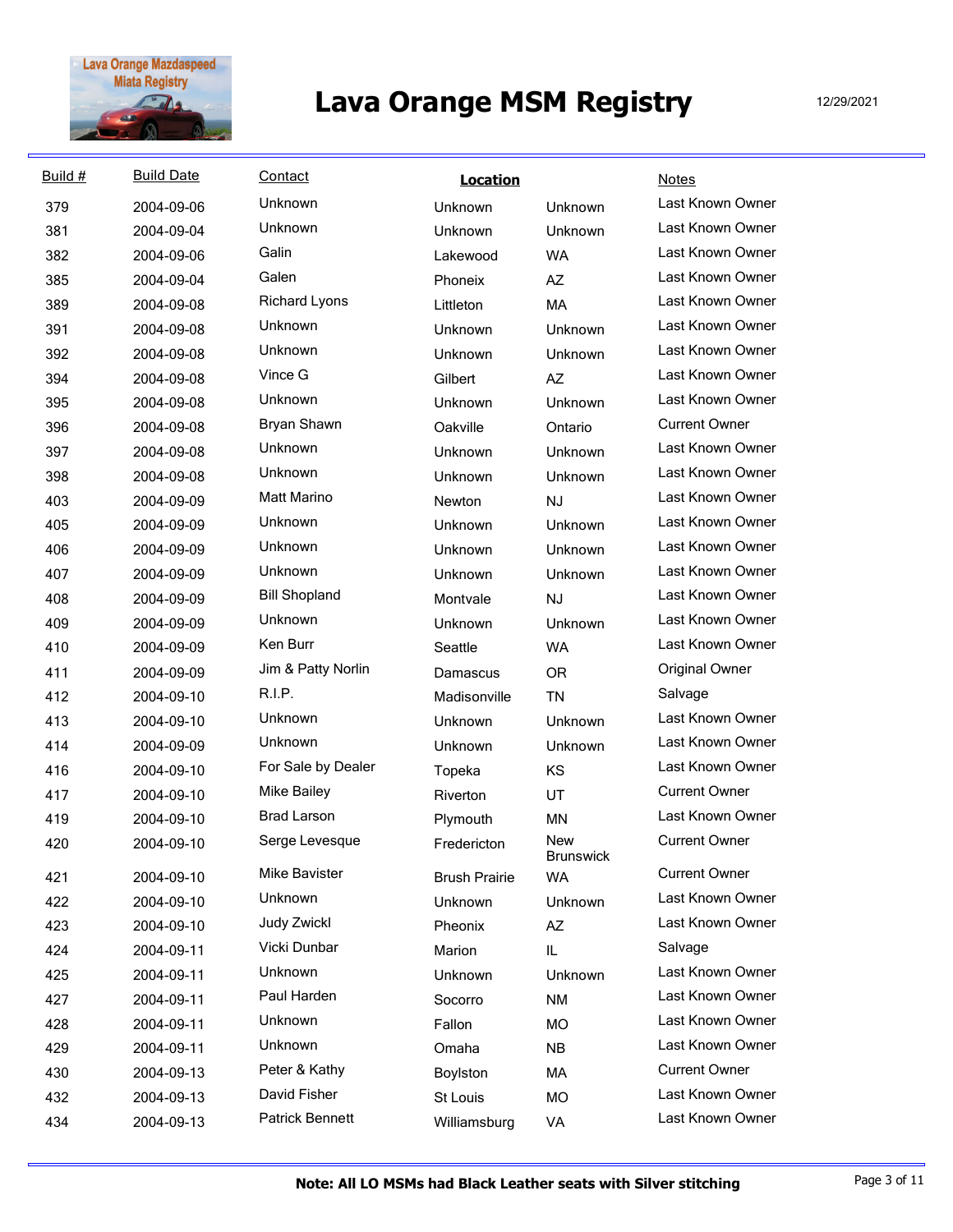

| Build # | <b>Build Date</b> | Contact                    | <b>Location</b>        |           | <b>Notes</b>         |
|---------|-------------------|----------------------------|------------------------|-----------|----------------------|
| 435     | 2004-09-13        | Unknown                    | Unknown                | Unknown   | CaFax Update         |
| 437     | 2004-09-13        | starfire_msm               | Providence             | RI        | Last Known Owner     |
| 438     | 2004-09-13        | Unknown                    | Unknown                | Unknown   | Last Known Owner     |
| 440     | 2004-09-14        | Unknown                    | Unknown                | Unknown   | Last Known Owner     |
| 441     | 2004-09-14        | <b>Adam Frankel</b>        | Anne Arundel<br>County | <b>MD</b> | Last Known Owner     |
| 442     | 2004-09-13        | MH                         | North Canton           | OH        | Last Known Owner     |
| 443     | 2004-09-13        | Unknown                    | Unknown                | Unknown   | Last Known Owner     |
| 444     | 2004-09-14        | Unknown                    | Unknown                | Unknown   | Last Known Owner     |
| 446     | 2004-09-13        | Al Malmquist               | Haymarket              | VA        | Last Known Owner     |
| 448     | 2004-09-14        | Unknown                    | Unknown                | Unknown   | Last Known Owner     |
| 450     | 2004-09-15        | Calvin                     | Sand Springs           | OK        | Last Known Owner     |
| 451     | 2004-09-15        | For Sale by Dealer         | St. Petersburg         | FL.       | Last Known Owner     |
| 452     | 2004-09-14        | Unknown                    | Unknown                | Unknown   | Last Known Owner     |
| 454     | 2004-09-15        | Unknown                    | Unknown                | Unknown   | Last Known Owner     |
| 457     | 2004-09-15        | Serys                      | Colorado               | CO        | Last Known Owner     |
| 458     | 2004-09-14        | Steve D. Watson            | Greenville             | SC        | Salvage              |
| 460     | 2004-09-15        | Unknown                    | Unknown                | <b>FL</b> | Last Known Owner     |
| 461     | 2004-09-14        | Unknown                    | Hollywood              | <b>FL</b> | Last Known Owner     |
| 462     | 2004-09-16        | <b>Paul Mattlin</b>        | Vista                  | CA        | <b>Current Owner</b> |
| 463     | 2004-09-16        | Madrat KT                  | Charlotte              | <b>NC</b> | Last Known Owner     |
| 464     | 2004-09-16        | Unknown                    | Unknown                | KY        | Last Known Owner     |
| 465     | 2004-09-16        | AZLava                     | Mesa                   | AZ        | Last Known Owner     |
| 466     | 2004-09-16        | Unknown                    | Unknown                | Unknown   | Last Known Owner     |
| 468     | 2004-09-16        | Unknown                    | Unknown                | Unknown   | Last Known Owner     |
| 469     | 2004-09-16        | Unknown                    | Unknown                | Unknown   | Last Known Owner     |
| 470     | 2004-09-16        | Frank                      | Corona Del Mar         | CA        | Last Known Owner     |
| 471     | 2004-09-16        | Unknown                    | <b>Burns</b>           | ΤN        | Last Known Owner     |
| 472     | 2004-09-17        | IAA                        | Sacramento             | CA        | Salvage              |
| 474     | 2004-09-15        | Laurabeth Sawyer           | Peachtree City         | GA        | Last Known Owner     |
| 475     | 2004-09-17        | Unknown                    | Unknown                | Unknown   | Last Known Owner     |
| 476     | 2004-09-17        | Erik Hansen                | Oslo                   | Norway    | Last Known Owner     |
| 477     | 2004-09-17        | Unknown                    | Unknown                | Unknown   | Last Known Owner     |
| 478     | 2004-09-16        | <b>Trade In Auto Sales</b> | Van Nuys               | CA        | Last Known Owner     |
| 480     | 2004-09-17        | Jean-Philippe Huard        | Windsor                | CO        | Last Known Owner     |
| 482     | 2004-09-17        | Gary Moulton Auto Center   | Tallahassee            | FL.       | Last Known Owner     |
| 483     | 2004-09-15        | Unknown                    | Unknown                | Unknown   | Last Known Owner     |
| 484     | 2004-09-17        | Unknown                    | Unknown                | Unknown   | Last Known Owner     |
| 486     | 2004-09-17        | Unknown                    | Unknown                | Unknown   | Last Known Owner     |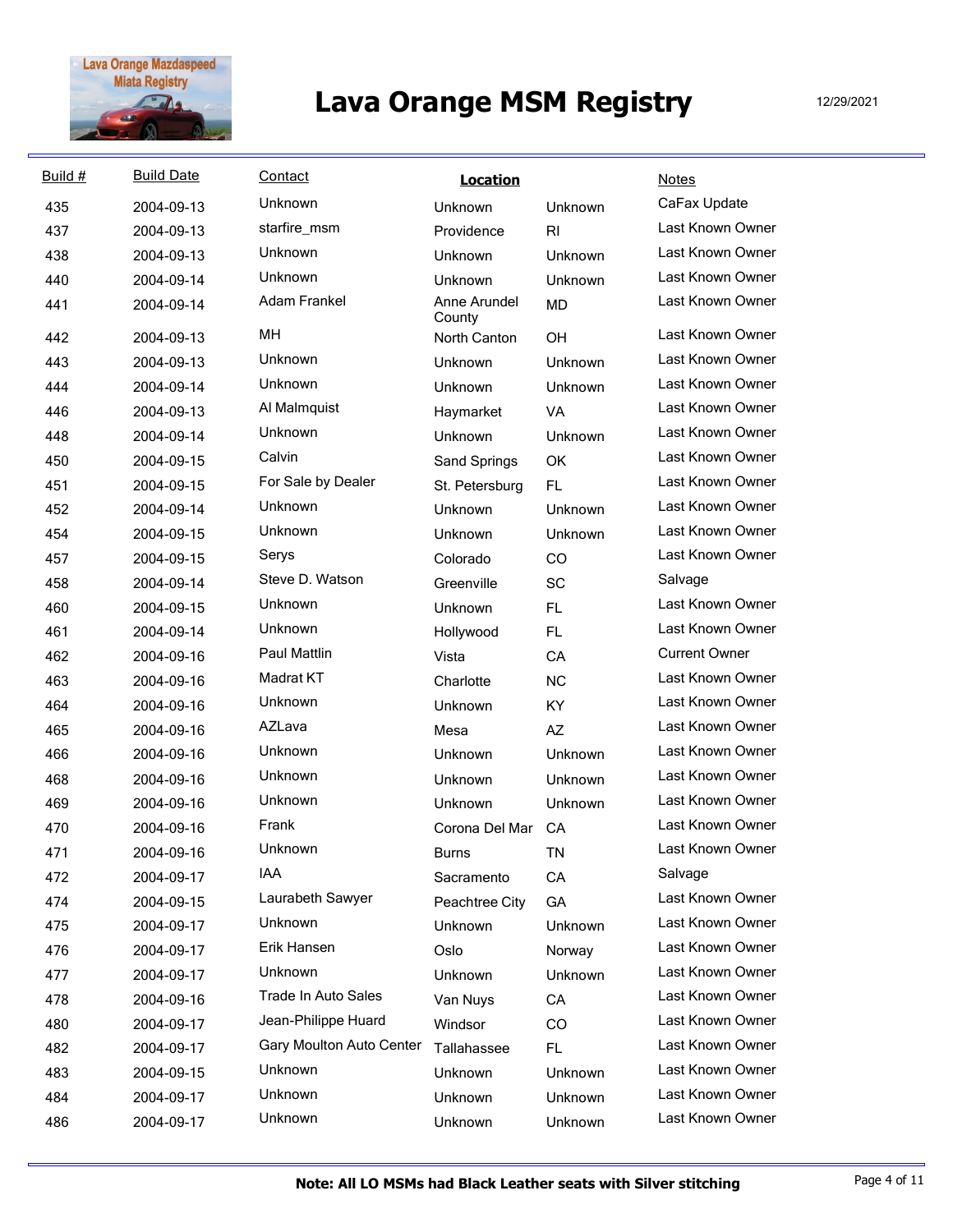

| Build # | <b>Build Date</b> | Contact                 | <b>Location</b>       |           | <b>Notes</b>           |
|---------|-------------------|-------------------------|-----------------------|-----------|------------------------|
| 487     | 2004-09-18        | Dave Augspurger         | Grimes                | IA        | <b>Current Owner</b>   |
| 488     | 2004-09-18        | Unknown                 | Unknown               | Unknown   | Last Known Owner       |
| 490     | 2004-09-18        | <b>ASE052</b>           | Los Angeles           | CA        | Last Known Owner       |
| 491     | 2004-09-17        | Craigslist Ad           | Houston               | <b>TX</b> | Last Known Owner       |
| 492     | 2004-09-20        | Unknown                 | Unknown               | Unknown   | Last Known Owner       |
| 493     | 2004-09-18        | Unknown                 | Unknown               | Unknown   | Last Known Owner       |
| 494     | 2004-09-20        | Name Withheld           |                       | UT        | <b>Current Owner</b>   |
| 495     | 2004-09-20        | Unknown                 | Unknown               | Unknown   | Last Known Owner       |
| 496     | 2004-09-20        | Keith Hann              | Peterborough          | Ontario   | <b>Current Owner</b>   |
| 497     | 2004-09-20        | Unknown                 | Unknown               | Unknown   | Last Known Owner       |
| 499     | 2004-09-20        | <b>Troy White</b>       | Yadkinville           | <b>NC</b> | Current Owner; Salvage |
| 500     | 2004-09-20        | Andrew Hodges           | Greenwood             | SC        | Last Known Owner       |
| 502     | 2004-09-20        | Unknown                 | Unknown               | Unknown   | Last Known Owner       |
| 503     | 2004-09-19        | Unknown                 | Unknown               | Unknown   | Last Known Owner       |
| 504     | 2004-09-20        | Craig Wolsten           | North Brunswick NJ    |           | Last Known Owner       |
| 505     | 2004-09-21        | <b>Unknown</b>          | Unknown               | Unknown   | Last Known Owner       |
| 506     | 2004-09-20        | sloopercat              | Charlotte             | <b>NC</b> | Last Known Owner       |
| 507     | 2004-09-21        | Dustin Gronseth         | Sioux Falls           | SD        | Last Known Owner       |
| 508     | 2004-09-21        | Chuck Sharp             | <b>Butler</b>         | FL        | Last Known Owner       |
| 510     | 2004-09-21        | Quest06                 | Oviedo                | FL        | Last Known Owner       |
| 513     | 2004-09-22        | Jay Beeler              | Jacksonville          | <b>FL</b> | Last Known Owner       |
| 516     | 2004-09-22        | Unknown                 | Unknown               | Unknown   | Last Known Owner       |
| 518     | 2004-09-22        | Unknown                 | Unknown               | Unknown   | Last Known Owner       |
| 520     | 2004-09-23        | <b>Marvin Miller</b>    | <b>Green Valley</b>   | AZ        | Last Known Owner       |
| 522     | 2004-09-23        | Jonathan Jezisek        | <b>Harbor Springs</b> | MI        | Last Known Owner       |
| 523     | 2004-09-23        | Salvage Yard            | Homestead             | FL        | Salvage                |
| 524     | 2004-09-23        | Unknown                 | Unknown               | Unknown   | Last Known Owner       |
| 526     | 2004-09-23        | Unknown                 | Unknown               | Unknown   | Last Known Owner       |
| 528     | 2004-09-23        | Unknown                 | Unknown               | Unknown   | Last Known Owner       |
| 529     | 2004-09-23        | Randall Holeman         | Carthage              | <b>TX</b> | Last Known Owner       |
| 530     | 2004-09-22        | Unknown                 | Unknown               | Unknown   | Last Known Owner       |
| 531     | 2004-09-23        | bhaught1998             | Knoxville             | <b>TN</b> | Last Known Owner       |
| 532     | 2004-09-24        | Manny                   | Palm Springs          | CA        | Last Known Owner       |
| 533     | 2004-09-24        | Harrison Johnson        | Dripping Springs TX   |           | Salvage                |
| 534     | 2004-09-24        | <b>Unknown</b>          | Unknown               | Unknown   | Last Known Owner       |
| 535     | 2004-09-23        | <b>Game Time Motors</b> | Eugene                | <b>OR</b> | Last Known Owner       |
| 539     | 2004-09-23        | For Sale by Dealer      | Sweetwater            | <b>TN</b> | Last Known Owner       |
| 540     | 2004-09-22        | TOY4EVERYSEASON         | Omaha                 | <b>NE</b> | Last Known Owner       |
| 541     | 2004-09-24        | Unknown                 | Unknown               | Unknown   | Last Known Owner       |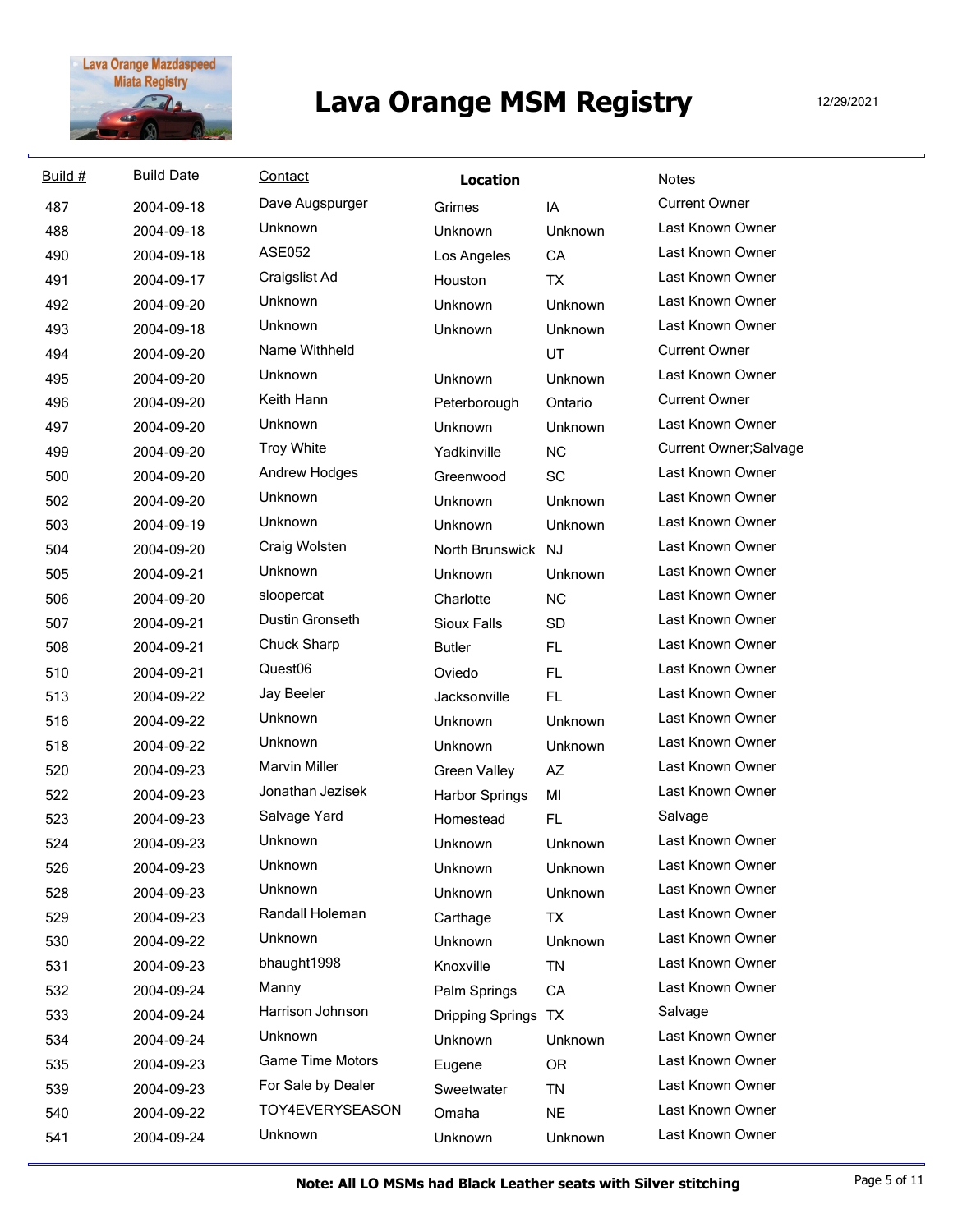

| Build # | <b>Build Date</b> | Contact              | <b>Location</b>           |           | <b>Notes</b>          |
|---------|-------------------|----------------------|---------------------------|-----------|-----------------------|
| 542     | 2004-09-23        | Michelle and Kevin   | Austin                    | <b>TX</b> | Last Known Owner      |
| 544     | 2004-09-24        | Sally M              | Rancho Santa<br>Margarita | CA        | Last Known Owner      |
| 545     | 2004-09-25        | Unknown              | Unknown                   | Unknown   | Last Known Owner      |
| 547     | 2004-09-25        | Kur05h1n             | <b>Bowling Green</b>      | KY        | Last Known Owner      |
| 548     | 2004-09-27        | Marty Romagni        | Mentor                    | OH        | Last Known Owner      |
| 549     | 2004-09-25        | Unknown              | Unknown                   | Unknown   | Last Known Owner      |
| 550     | 2004-09-27        | <b>Hiline Motors</b> | CARROLLTON                | <b>TX</b> | Last Known Owner      |
| 551     | 2004-09-27        | Unknown              | Unknown                   | Unknown   | Last Known Owner      |
| 552     | 2004-09-27        | Unknown              | Unknown                   | Unknown   | Last Known Owner      |
| 553     | 2004-09-25        | Unknown              | Unknown                   | Unknown   | Last Known Owner      |
| 554     | 2004-09-27        | Unknown              | Unknown                   | Unknown   | Last Known Owner      |
| 555     | 2004-09-27        | Unknown              | Unknown                   | Unknown   | Last Known Owner      |
| 556     | 2004-09-27        | Kalishek             | Tulsa                     | OK        | Last Known Owner      |
| 558     | 2004-09-27        | Unknown              | Unknown                   | Unknown   | Last Known Owner      |
| 559     | 2004-09-28        | Jan Frost            | Petaluma                  | CA        | <b>Original Owner</b> |
| 560     | 2004-09-28        | Unknown              | Unknown                   | Unknown   | Last Known Owner      |
| 561     | 2004-09-28        | Unknown              | Unknown                   | Unknown   | Last Known Owner      |
| 562     | 2004-09-28        | <b>Ed Zarick</b>     | Fort Myers                | FL.       | Last Known Owner      |
| 563     | 2004-09-28        | <b>TXBlue</b>        | Saginaw                   | <b>TX</b> | Last Known Owner      |
| 564     | 2004-09-28        | <b>Unknown</b>       | Unknown                   | Unknown   | Last Known Owner      |
| 565     | 2004-09-28        | Want                 | Austin                    | <b>TX</b> | Last Known Owner      |
| 566     | 2004-09-28        | Unknown              | Unknown                   | Unknown   | Last Known Owner      |
| 567     | 2004-09-27        | Unknown              | Unknown                   | Unknown   | Last Known Owner      |
| 571     | 2004-09-29        | For Sale by Dealer   | Killeen                   | <b>TX</b> | Last Known Owner      |
| 572     | 2004-09-28        | Unknown              | Unknown                   | Unknown   | Last Known Owner      |
| 573     | 2004-09-29        | GasHead              | Houston                   | <b>TX</b> | Last Known Owner      |
| 574     | 2004-09-29        | Unknown              | Unknown                   | Unknown   | Last Known Owner      |
| 575     | 2004-09-29        | For Sale by Dealer   | Watertown                 | <b>CT</b> | Last Known Owner      |
| 576     | 2004-09-28        | Gman14               | Gilmer                    | <b>TX</b> | Last Known Owner      |
| 577     | 2004-09-29        | Unknown              | Unknown                   | Unknown   | Last Known Owner      |
| 578     | 2004-09-29        | Unknown              | Unknown                   | Unknown   | Last Known Owner      |
| 581     | 2004-09-29        | <b>Unknown</b>       | Unknown                   | Unknown   | Last Known Owner      |
| 582     | 2004-09-29        | <b>Brandon Ward</b>  | Huntsville                | AL        | <b>Current Owner</b>  |
| 583     | 2004-09-28        | DR.Miata             | Arlington                 | TX        | Last Known Owner      |
| 584     | 2004-09-29        | Jim Treat            | San Antonio               | <b>TX</b> | Last Known Owner      |
| 586     | 2004-09-28        | Unknown              | Unknown                   | Unknown   | Last Known Owner      |
| 587     | 2004-09-28        | Unknown              | Unknown                   | Unknown   | Last Known Owner      |
| 588     | 2004-09-28        | Unknown              | Unknown                   | Unknown   | Last Known Owner      |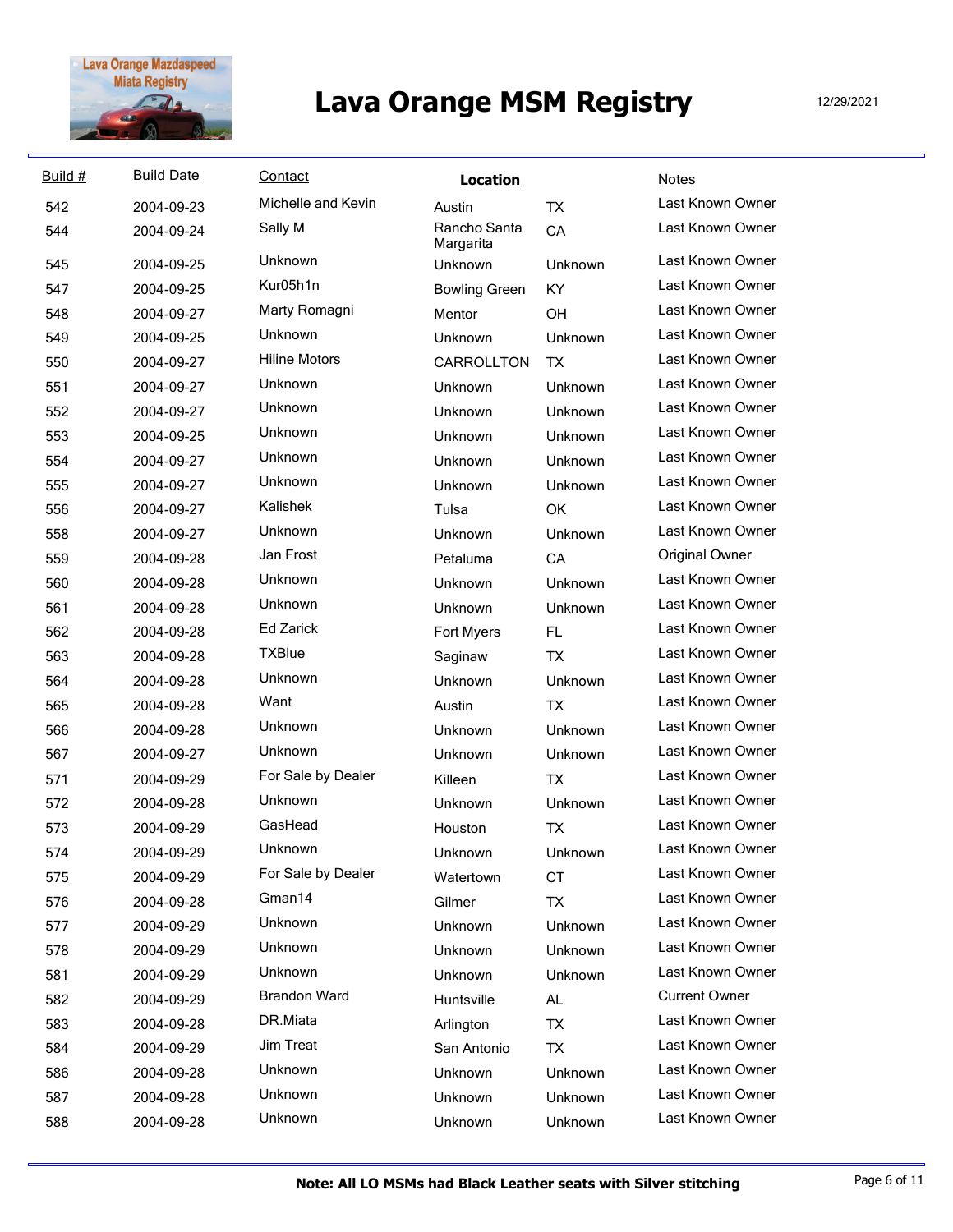

| Build # | <b>Build Date</b> | Contact                  | <b>Location</b>     |                            | Notes                |
|---------|-------------------|--------------------------|---------------------|----------------------------|----------------------|
| 590     | 2004-09-30        | Lawrence Shemesh         | North Brunswick NJ  |                            | Last Known Owner     |
| 591     | 2004-09-30        | <b>Matthew Ham</b>       | Charlotte           | <b>NC</b>                  | Last Known Owner     |
| 593     | 2004-09-30        | For Sale by Dealer       | Denton              | <b>TX</b>                  | Last Known Owner     |
| 594     | 2004-09-29        | Copart                   | Jackson             | <b>MS</b>                  | Salvage              |
| 595     | 2004-09-30        | Unknown                  | Unknown             | Unknown                    | Last Known Owner     |
| 596     | 2004-09-30        | Eric Lacore              | Danbury             | <b>CT</b>                  | Last Known Owner     |
| 597     | 2004-09-30        | <b>Steve Wright</b>      | Nashville           | <b>TN</b>                  | Last Known Owner     |
| 598     | 2004-09-30        | Revlis240                | Los Angeles         | CA                         | Last Known Owner     |
| 599     | 2004-09-30        | <b>RC</b> Automotive     | Salt Lake City      | UT                         | Last Known Owner     |
| 600     | 2004-09-29        | Nick Gurnas              | Milton              | DE                         | Last Known Owner     |
| 601     | 2004-09-30        | Shawn Hadd               | Fort Worth          | <b>TX</b>                  | Last Known Owner     |
| 602     | 2004-10-01        | <b>Ben Moser</b>         | Cherry Hill         | NJ                         | Last Known Owner     |
| 604     | 2004-10-01        | GarnetMica               | Massachusetts       | MA                         | Last Known Owner     |
| 609     | 2004-09-30        | Unknown                  | Unknown             | Unknown                    | Last Known Owner     |
| 613     | 2004-10-01        | Jan Skrlj                | <b>Clifton Park</b> | <b>NJ</b>                  | <b>Current Owner</b> |
| 615     | 2004-10-01        | Sam Visisombath          | Garland             | <b>TX</b>                  | Last Known Owner     |
| 617     | 2004-10-01        | Name Withheld            | Philadelphia        | PA                         | <b>Current Owner</b> |
| 624     | 2004-10-04        | Ken Huth                 | Hinckley            | <b>OH</b>                  | For Sale             |
| 625     | 2004-10-01        | Unknown                  | Unknown             | Unknown                    | Last Known Owner     |
| 626     | 2004-10-04        | Jeffery Huang            | <b>Boston</b>       | MA                         | Last Known Owner     |
| 631     | 2004-10-04        | Spyder_doo               | Dalton              | GA                         | Last Known Owner     |
| 632     | 2004-10-04        | Unknown                  | Unknown             | Unknown                    | Last Known Owner     |
| 635     | 2004-10-04        | Unknown                  | Unknown             | Unknown                    | Last Known Owner     |
| 637     | 2004-10-05        | Unknown                  | Unknown             | Unknown                    | Last Known Owner     |
| 643     | 2004-10-05        | MX5DOLPHIN               | Fort Lauderdale     | <b>FL</b>                  | Last Known Owner     |
| 645     | 2004-10-04        | Doug Welch               | Raleigh             | <b>NC</b>                  | Last Known Owner     |
| 648     | 2004-10-05        | vtolbert                 | Pell City           | AL                         | Last Known Owner     |
| 649     | 2004-10-05        | For Sale by Dealer       | Villa Park,         | IL                         | Last Known Owner     |
| 651     | 2004-10-05        | Noreen Dunn              | Lake Country        | <b>British</b><br>Columbia | <b>Current Owner</b> |
| 655     | 2004-10-06        | Ralph Goodwin            | Palm Bay            | FL.                        | Last Known Owner     |
| 656     | 2004-10-05        | Unknown                  | Unknown             | Unknown                    | Last Known Owner     |
| 658     | 2004-10-06        | Progressive Casualty Ins | Pensacola           | FL.                        | Salvage              |
| 659     | 2004-10-05        | <b>Phil Stewart</b>      | Albrightsville      | PA                         | Last Known Owner     |
| 666     | 2004-10-06        | <b>Billy Maynard</b>     | Orlando             | FL.                        | Last Known Owner     |
| 670     | 2004-10-07        | Unknown                  | Unknown             | Unknown                    | Last Known Owner     |
| 676     | 2004-10-06        | Unknown                  | Unknown             | Unknown                    | Last Known Owner     |
| 679     | 2004-10-07        | navbob                   | Palm Bay            | FL.                        | Last Known Owner     |
| 681     | 2004-10-06        | Unknown                  | Unknown             | Unknown                    | Last Known Owner     |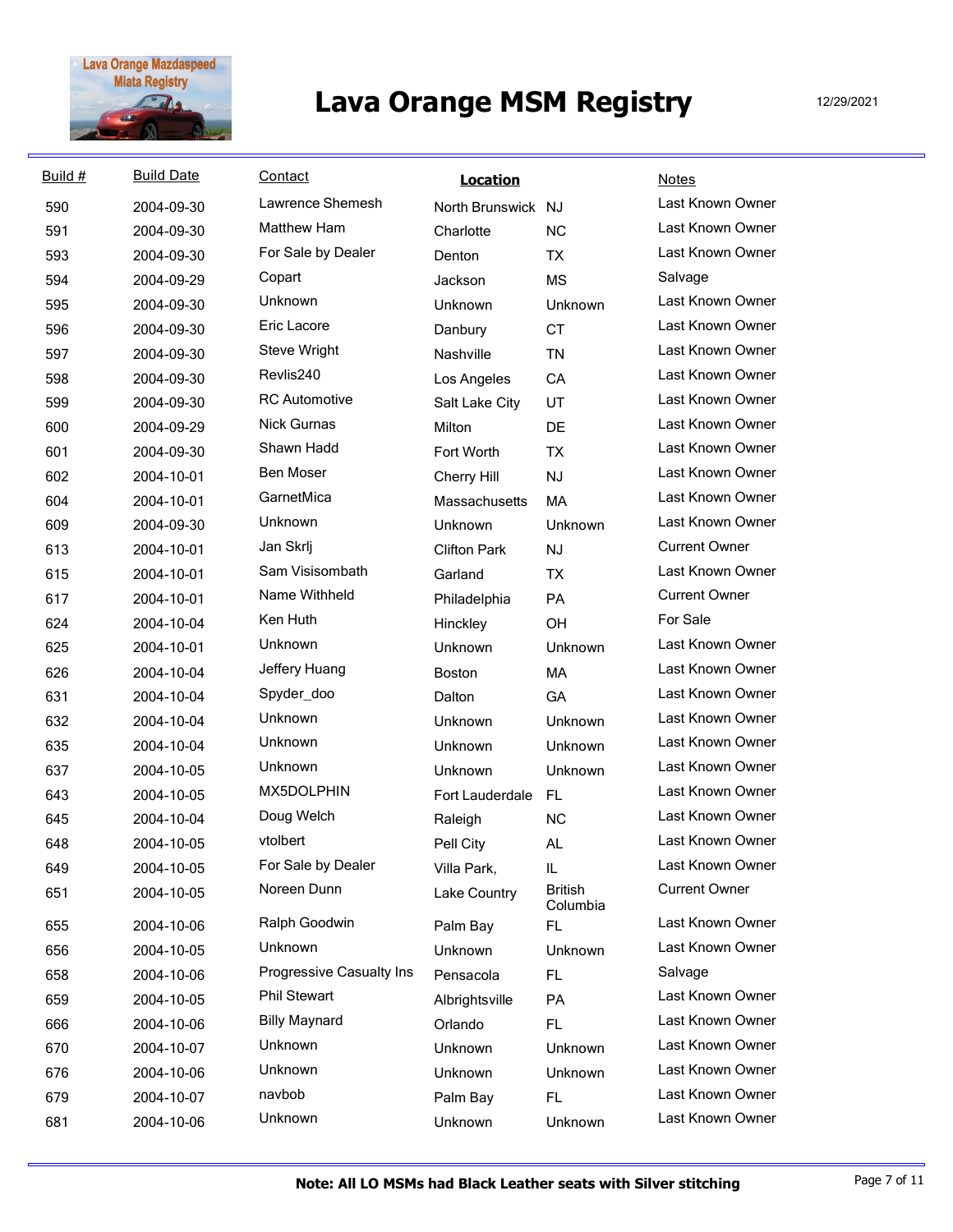

| Build # | <b>Build Date</b> | Contact                       | <b>Location</b>      |                            | <b>Notes</b>         |
|---------|-------------------|-------------------------------|----------------------|----------------------------|----------------------|
| 684     | 2004-10-07        | Village Automa                | Attleboro            | MA                         | For Sale             |
| 695     | 2004-10-08        | Unknown                       | Unknown              | Unknown                    | Last Known Owner     |
| 696     | 2004-10-08        | <b>Bill Shopland</b>          | Montvale             | NJ                         | Last Known Owner     |
| 697     | 2004-10-07        | Unknown                       | Unknown              | Unknown                    | Last Known Owner     |
| 700     | 2004-10-07        | CornDog                       | Raleigh,             | <b>NC</b>                  | Last Known Owner     |
| 702     | 2004-10-08        | <b>Unknown</b>                | Unknown              | Unknown                    | Last Known Owner     |
| 703     | 2004-10-07        | KT8472                        | Chicago              | IL                         | Last Known Owner     |
| 704     | 2004-10-08        | For Sale by Dealer            | Murfreesboro         | <b>TN</b>                  | Last Known Owner     |
| 707     | 2004-10-08        | Syun Lee                      | Ann Arbor            | MI                         | Last Known Owner     |
| 708     | 2004-10-11        | For Sale by Dealer            | Hurlock              | <b>MD</b>                  | Last Known Owner     |
| 711     | 2004-10-11        | Unknown                       | Unknown              | Unknown                    | Last Known Owner     |
| 713     | 2004-10-08        | Néstor Parra                  | Fort Worth           | <b>TX</b>                  | Salvage              |
| 716     | 2004-10-08        | Salvage Title                 | Suffolk              | VA                         | Salvage              |
| 724     | 2004-10-11        | <b>Vicki and Chris Dunbar</b> | Marion               | IL                         | Last Known Owner     |
| 729     | 2004-10-12        | <b>Unknown</b>                | Unknown              | Unknown                    | Last Known Owner     |
| 733     | 2004-10-11        | <b>Rich Moretz</b>            | Havre de Grace       | <b>MD</b>                  | Last Known Owner     |
| 735     | 2004-10-12        | Demarc Shorter                | Albuquerque          | <b>NM</b>                  | <b>Current Owner</b> |
| 738     | 2004-10-11        | <b>Unknown</b>                | Unknown              | Unknown                    | Last Known Owner     |
| 741     | 2004-10-12        | Nadir Nimry                   | Urbandale            | IA                         | Last Known Owner     |
| 743     | 2004-10-12        | Maureen Borg                  | Chesterfield         | <b>MA</b>                  | Last Known Owner     |
| 746     | 2004-10-13        | <b>Unknown</b>                | Unknown              | Unknown                    | Last Known Owner     |
| 747     | 2004-10-13        | <b>Curtis Smith</b>           | Chino Hills          | CA                         | Last Known Owner     |
| 748     | 2004-10-13        | Unknown                       | Unknown              | Unknown                    | Last Known Owner     |
| 749     | 2004-10-12        | Unknown                       | Unknown              | Unknown                    | Last Known Owner     |
| 750     | 2004-10-13        | bittercoffeeshift             |                      | <b>OR</b>                  | Last Known Owner     |
| 752     | 2004-10-13        | Wangerin                      | Chicago              | IL                         | Last Known Owner     |
| 755     | 2004-10-12        | Unknown                       | Unknown              | Unknown                    | Last Known Owner     |
| 760     | 2004-10-13        | Unknown                       | Unknown              | Unknown                    | Last Known Owner     |
| 763     | 2004-10-14        | <b>SFCARBONE</b>              | San Carlos           | CA                         | Last Known Owner     |
| 764     | 2004-10-14        | MiataSource                   | Princeton            | MN                         | Salvage              |
| 766     | 2004-10-13        | Dave                          | <b>Bowie</b>         | MD                         | Last Known Owner     |
| 771     | 2004-10-14        | Unknown                       |                      |                            | Last Known Owner     |
| 772     | 2004-10-13        | Unknown                       | Unknown              | Unknown                    | Last Known Owner     |
| 773     | 2004-10-14        | <b>Myles Blakesley</b>        | South Bend           | iN                         | Salvage              |
| 774     | 2004-10-14        | James Kay                     | Austin               | TX                         | Last Known Owner     |
| 777     | 2004-10-14        | Shawn Cody                    | Vancouver            | <b>British</b><br>Columbia | <b>Current Owner</b> |
| 778     | 2004-10-13        | <b>Gordon Geralds</b>         | Chattanooga          | <b>TN</b>                  | <b>Current Owner</b> |
| 779     | 2004-10-13        | For Sale by Dealer            | <b>Hales Corners</b> | WI                         | Last Known Owner     |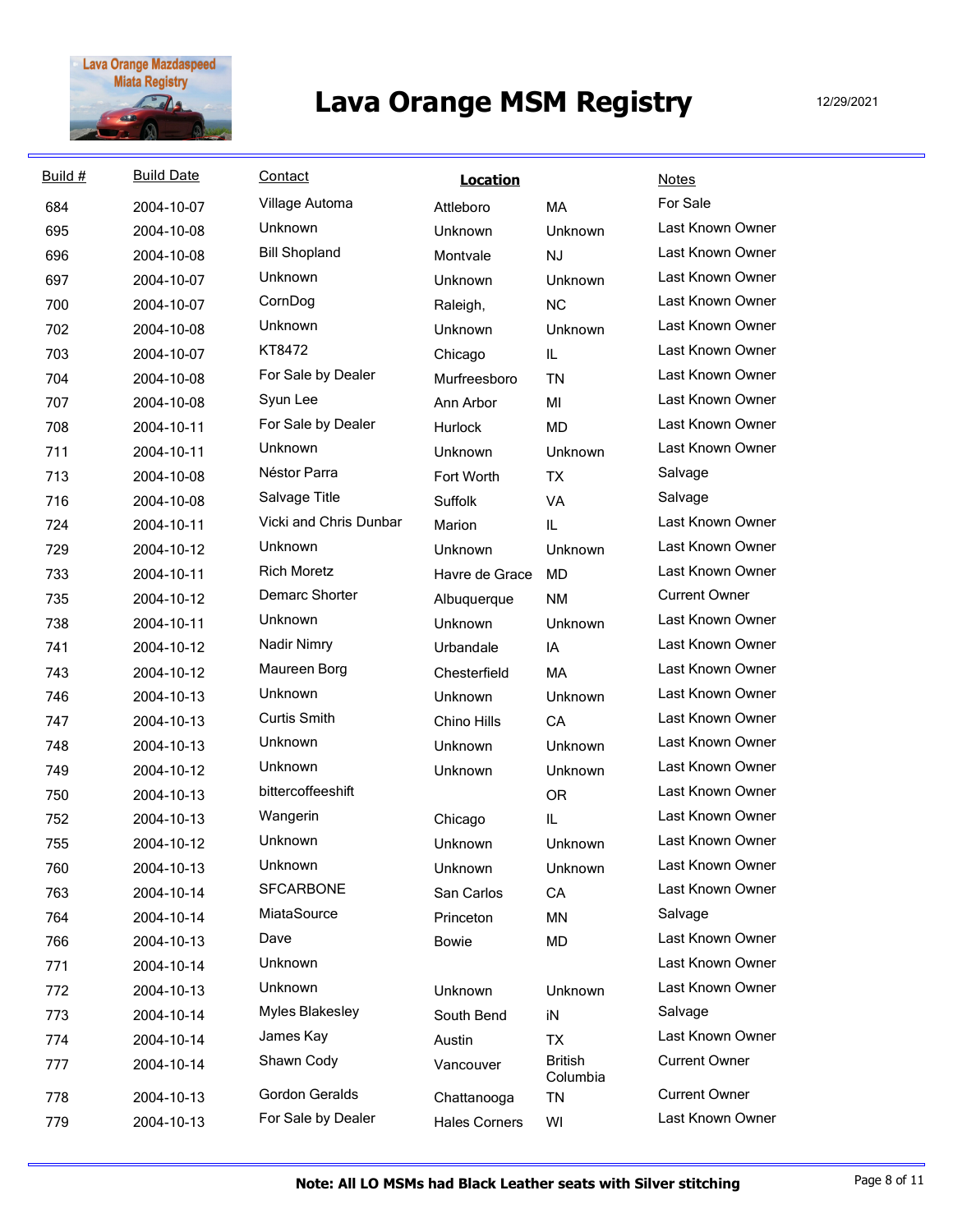

| Build # | <b>Build Date</b> | Contact                | <b>Location</b>         |                   | <b>Notes</b>     |
|---------|-------------------|------------------------|-------------------------|-------------------|------------------|
| 780     | 2004-10-14        | Unknown                | Unknown                 | Unknown           | Last Known Owner |
| 781     | 2004-10-14        | Fresh NB               | Bealeton                | VA                | Last Known Owner |
| 782     | 2004-10-15        | For Sale by Dealer     | Witchta                 | KS                | Last Known Owner |
| 783     | 2004-10-15        | <b>Unknown</b>         | Unknown                 | Unknown           | Last Known Owner |
| 785     | 2004-10-14        | <b>Tim Smelser</b>     | Indianapolis            | IN                | Last Known Owner |
| 787     | 2004-10-15        | <b>Unknown</b>         | Unknown                 | Unknown           | Last Known Owner |
| 788     | 2004-10-15        | Oldrich Kovarik        | Czech Republic          | Czech<br>Republic | Last Known Owner |
| 793     | 2004-10-15        | Matthew Gibson         | San Diego               | CA                | Last Known Owner |
| 794     | 2004-10-14        | <b>Unknown</b>         | Unknown                 | Unknown           | Last Known Owner |
| 797     | 2004-10-15        | <b>Bring a Trailer</b> | <b>Saint Charles</b>    | <b>MO</b>         | Last Known Owner |
| 799     | 2004-10-18        | Stevefromthezoo        | <b>NE</b>               | OH                | Last Known Owner |
| 800     | 2004-10-18        | Frank & Sue Rogers     | <b>Burr Ridge</b>       | IL                | Last Known Owner |
| 801     | 2004-10-15        | Unknown                | Unknown                 | Unknown           | Last Known Owner |
| 802     | 2004-10-18        | David Johnson          | <b>Dripping Springs</b> | <b>TX</b>         | Last Known Owner |
| 804     | 2004-10-18        | <b>Mike Bavister</b>   | Castro Valley           | CA                | Last Known Owner |
| 806     | 2004-10-15        | Copart                 | San Jose                | CA                | Salvage          |
| 807     | 2004-10-18        | Bobpony                | San Jose                | CA                | Last Known Owner |
| 808     | 2004-10-15        | Unknown                | Unknown                 | Unknown           | CaFax Update     |
| 809     | 2004-10-18        | Unknown                | Unknown                 | Unknown           | Last Known Owner |
| 811     | 2004-10-18        | Scott Rueweler         | Colorado Springs CO     |                   | Last Known Owner |
| 816     | 2004-10-18        | Owen Z Brock           | Orlando                 | FL.               | Last Known Owner |
| 818     | 2004-10-19        | Tom Levenhagen         | Los Gatos               | CA                | Last Known Owner |
| 820     | 2004-10-18        | MiataMary              | Michigan                | MI                | Last Known Owner |
| 822     | 2004-10-19        | SirMudge               | Milwaukie               | IL.               | Last Known Owner |
| 823     | 2004-10-19        | <b>Unknown</b>         | Unknown                 | Unknown           | Last Known Owner |
| 824     | 2004-10-19        | Unknown                | Unknown                 | Unknown           | Last Known Owner |
| 828     | 2004-10-18        | Unknown                | Unknown                 | Unknown           | Last Known Owner |
| 829     | 2004-10-19        | Unknown                | Unknown                 | Unknown           | Last Known Owner |
| 832     | 2004-10-19        | Unknown                | Unknown                 | Unknown           | Last Known Owner |
| 834     | 2004-10-20        | Unknown                | Unknown                 | Unknown           | Last Known Owner |
| 836     | 2004-10-20        | Rob ??                 | Oshawa                  | Ontario           | Last Known Owner |
| 838     | 2004-10-20        | Unknown                | Unknown                 | Unknown           | Last Known Owner |
| 839     | 2004-10-20        | Unknown                | Unknown                 | Unknown           | Last Known Owner |
| 841     | 2004-10-20        | <b>Unknown</b>         | Unknown                 | Unknown           | Last Known Owner |
| 845     | 2004-10-20        | Unknown                | Unknown                 | Unknown           | Last Known Owner |
| 847     | 2004-10-19        | Adam Mojo Lebowitz     | Albuquerque             | <b>NM</b>         | Last Known Owner |
| 848     | 2004-10-20        | Unknown                | Unknown                 | Unknown           | Last Known Owner |
| 851     | 2004-10-19        | Unknown                | Unknown                 | Unknown           | Last Known Owner |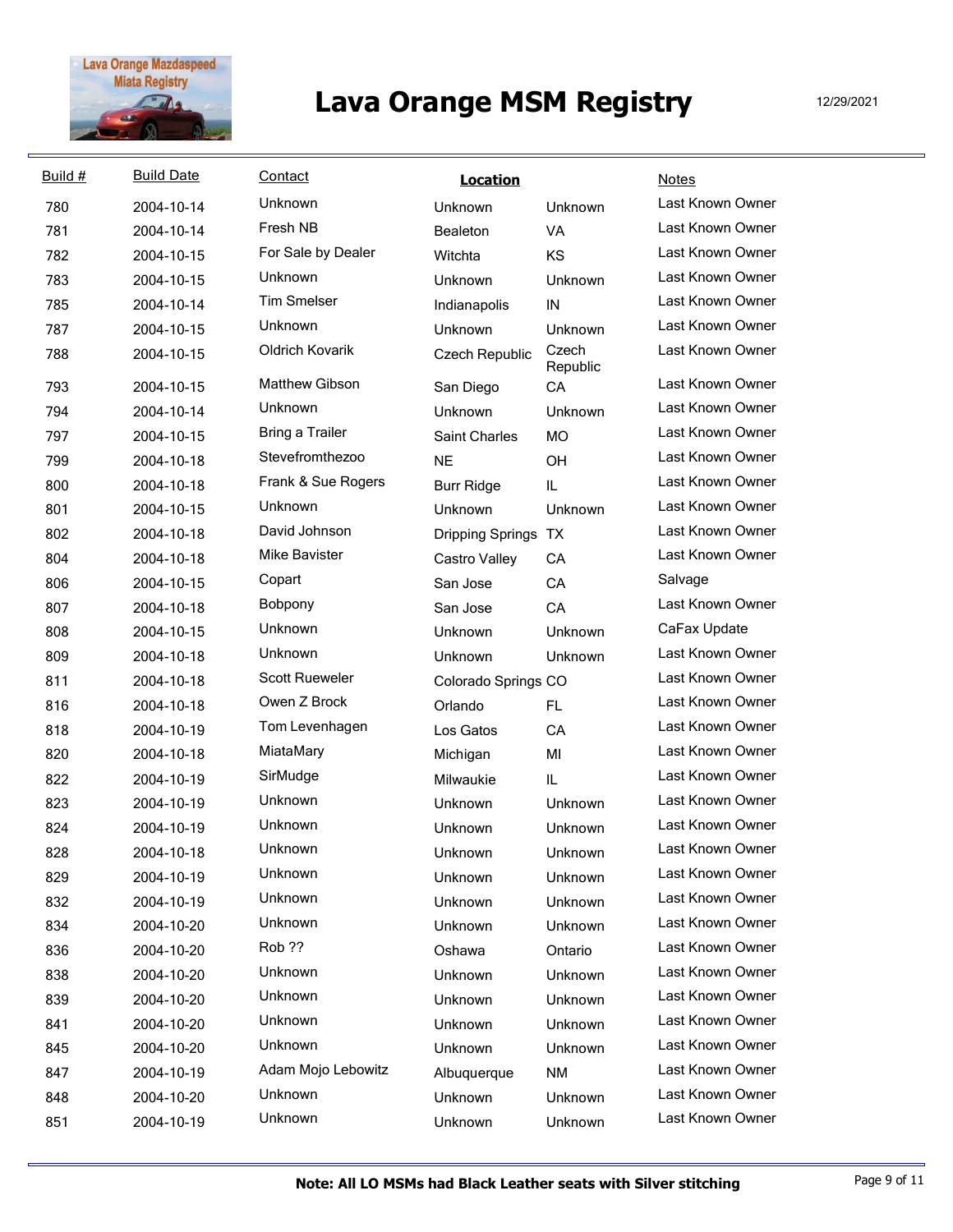

| Build # | <b>Build Date</b> | Contact                   | <b>Location</b>     |           | <b>Notes</b>         |
|---------|-------------------|---------------------------|---------------------|-----------|----------------------|
| 853     | 2004-10-20        | John Huluska              | West Des Moines IA  |           | Last Known Owner     |
| 857     | 2004-10-21        | Jeff Cox                  | Cherryville         | <b>NC</b> | Last Known Owner     |
| 864     | 2004-10-21        | Doug Willoughby           | Spanish Fork        | UT        | Last Known Owner     |
| 866     | 2004-10-21        | Unknown                   | Unknown             | Unknown   | Last Known Owner     |
| 867     | 2004-10-21        | <b>Francois Schneider</b> | Montreal            | Quebec    | <b>Current Owner</b> |
| 869     | 2004-10-21        | Unknown                   | Unknown             | Unknown   | Last Known Owner     |
| 871     | 2004-10-22        | Unknown                   | Unknown             | Unknown   | Last Known Owner     |
| 873     | 2004-10-22        | <b>TheNewWazoo</b>        | <b>Redwood City</b> | CA        | Last Known Owner     |
| 879     | 2004-10-21        | Matt - NB99Miata          | O'Fallon            | <b>MO</b> | Last Known Owner     |
| 883     | 2004-10-21        | CJ                        | Mount Prospect      | IL        | Last Known Owner     |
| 884     | 2004-10-21        | Atlanta South Salvage     | Atlanta             | GA        | Salvage              |
| 892     | 2004-10-25        | Unknown                   | Unknown             | Unknown   | Last Known Owner     |
| 894     | 2004-10-25        | Unknown                   | Unknown             | Unknown   | Last Known Owner     |
| 901     | 2004-10-22        | Unknown                   | Unknown             | Unknown   | Last Known Owner     |
| 906     | 2004-10-26        | Ehwilli                   | Apex                | <b>NC</b> | Last Known Owner     |
| 908     | 2004-10-14        | Unknown                   | Unknown             | Unknown   | Last Known Owner     |
| 909     | 2004-10-25        | Unknown                   | Unknown             | Unknown   | Last Known Owner     |
| 914     | 2004-10-26        | Unknown                   | Unknown             | Unknown   | Last Known Owner     |
| 915     | 2004-10-22        | Catsailor32               | Lakewood            | <b>CO</b> | Last Known Owner     |
| 916     | 2004-10-26        | <b>Shane Cross</b>        | Nashville           | <b>TN</b> | Salvage              |
| 925     | 2004-10-27        | Unknown                   | Unknown             | Unknown   | Last Known Owner     |
| 931     | 2004-10-27        | Unknown                   | Unknown             | Unknown   | Last Known Owner     |
| 934     | 2004-10-26        | William Faulkner          | Williamsburg        | <b>VA</b> | Last Known Owner     |
| 935     | 2004-10-26        | For Sale by Dealer        | Chesapeake          | VA        | Last Known Owner     |
| 936     | 2004-10-27        | Tylor H                   | Austin              | <b>TX</b> | Last Known Owner     |
| 937     | 2004-10-26        | Bodygeek                  | Santa Cruz, CA      | CA        | Last Known Owner     |
| 938     | 2004-10-27        | Unknown                   | Unknown             | Unknown   | Last Known Owner     |
| 940     | 2004-10-27        | Unknown                   | Unknown             | Unknown   | Last Known Owner     |
| 941     | 2004-10-27        | Agent941                  | Placerville         | CA        | Last Known Owner     |
| 942     | 2004-10-27        | For Sale by Dealer        | Huntersville        | <b>NC</b> | Last Known Owner     |
| 946     | 2004-10-28        | Unknown                   | Unknown             | Unknown   | Last Known Owner     |
| 947     | 2004-10-28        | <b>Unknown</b>            | Unknown             | Unknown   | Last Known Owner     |
| 948     | 2004-10-27        | Unknown                   | Unknown             | Unknown   | Last Known Owner     |
| 949     | 2004-10-28        | Joselle Gilvezan          | Los Angeles         | CA        | Last Known Owner     |
| 950     | 2004-10-28        | Jim Clark                 | Flowery Branch      | GA        | Last Known Owner     |
| 951     | 2004-10-27        | Cristi                    | Fairfax             | VA        | Last Known Owner     |
| 956     | 2004-10-28        | Ron Mathews               | New Freedom         | FL.       | Last Known Owner     |
| 957     | 2004-10-28        | Unknown                   | Unknown             | Unknown   | Last Known Owner     |
| 959     | 2004-10-28        | <b>Brian Prieve</b>       | Tucson              | AZ        | For Sale             |